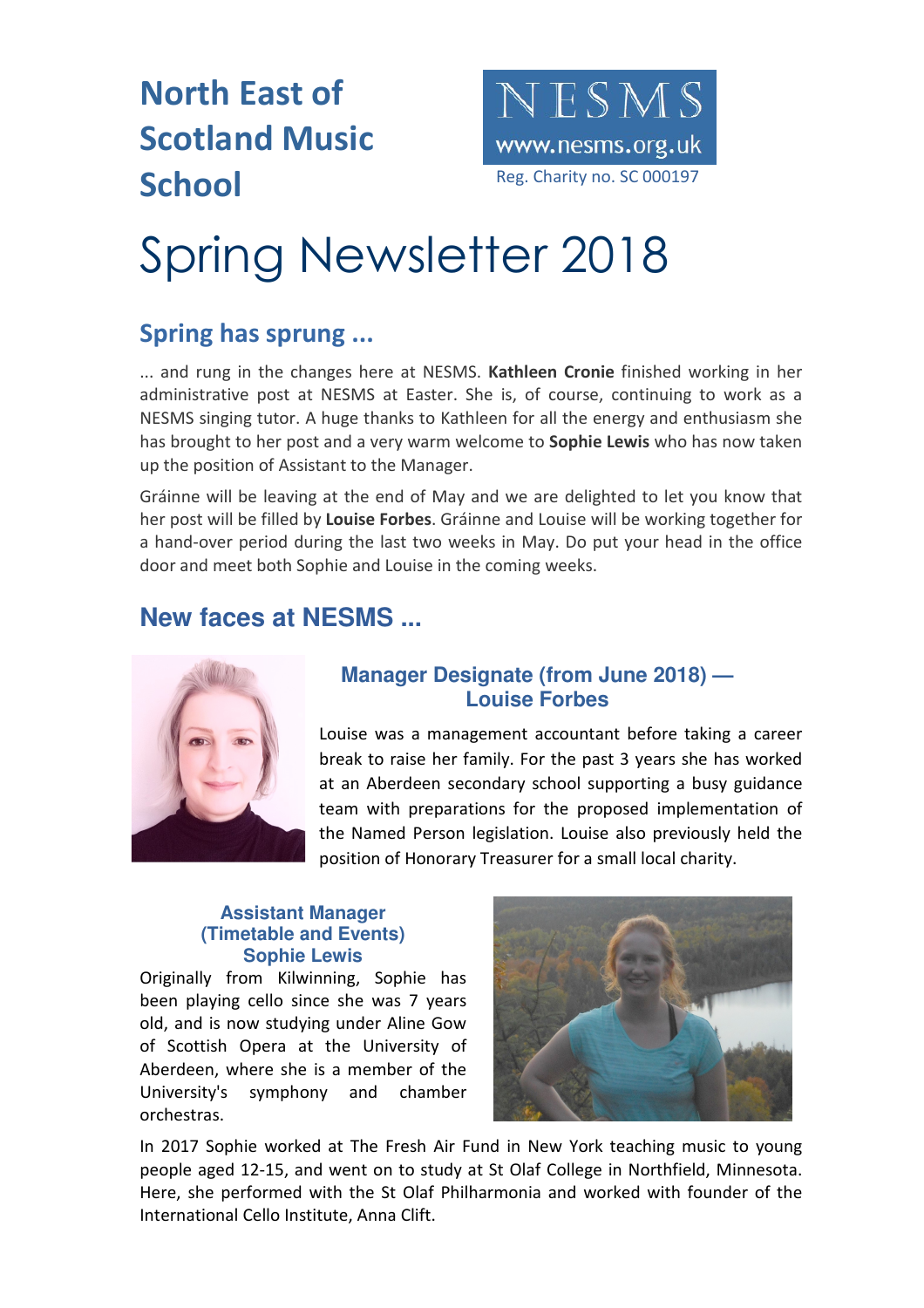## Spring Newsletter 2018

#### **New Initiatives at NESMS**

We are delighted to let you know of the success of our recent new initiatives at NESMS:

- Our first ever **Musical Theatre Masterclass** led by Professor Andrew Paton and our first **Jazz Saxophone Masterclass** led by Richard Ingham were both very well attended and enthusiastically received. Both Professor Paton and Mr Ingham have expressed an interest in working with NESMS again in the near future.
- Kathleen Cronie's **Stage Skills for Musicians Workshop** was such a success that she is running a similar event on the afternoon of Saturday 28th April. Sign up now if you are interested.
- Beccy Goldberg is now offering one hour, individually tailored **Confidence Coaching** consultations. Appointments are still available on Friday 27th April.

### **Come and support us – and enjoy these wonderful events!**

#### **April**

**Fetteresso Festival of Music Recital by NESMS students**

Friday 20th April: 7.30pm at Fetteresso Church, Stonehaven

#### **Confidence Coaching**

**with Beccy Goldberg**

Friday 27th April. Individual sessions are open to book now.

#### **Stage Skills for Musicians**

**led by Kathleen Cronie** Performance skills, audition preparation, marketing and social media skills and programme writing

Saturday 28th April: 2-4pm at NESMS

#### **May**

#### **Turriff Rotary Club**

NESMS students will be performing for club members.

Tuesday 1st May: 7.30pm approx.

#### **June**

**Singing Workshop led by Donald Maxwell** Saturday 2nd June: 10am to 1pm at NESMS.

#### **Friends of NESMS Scholarship Concert**

**Featuring many of our young scholarship holders**

Friday 22nd June: 7.30pm at Craigiebuckler Church.

#### **Aberdeen Recorder Day**

**National Youth Recorder Orchestra**

Sunday 24th June 2018: 10am to 4pm at NESMS

Also planned for June is a **Jazz Workshop** led by Joseph Long and Ian Milne. More details to follow - and don't forget to visit our **website** if you would like to see a **review** of our latest Student Concert.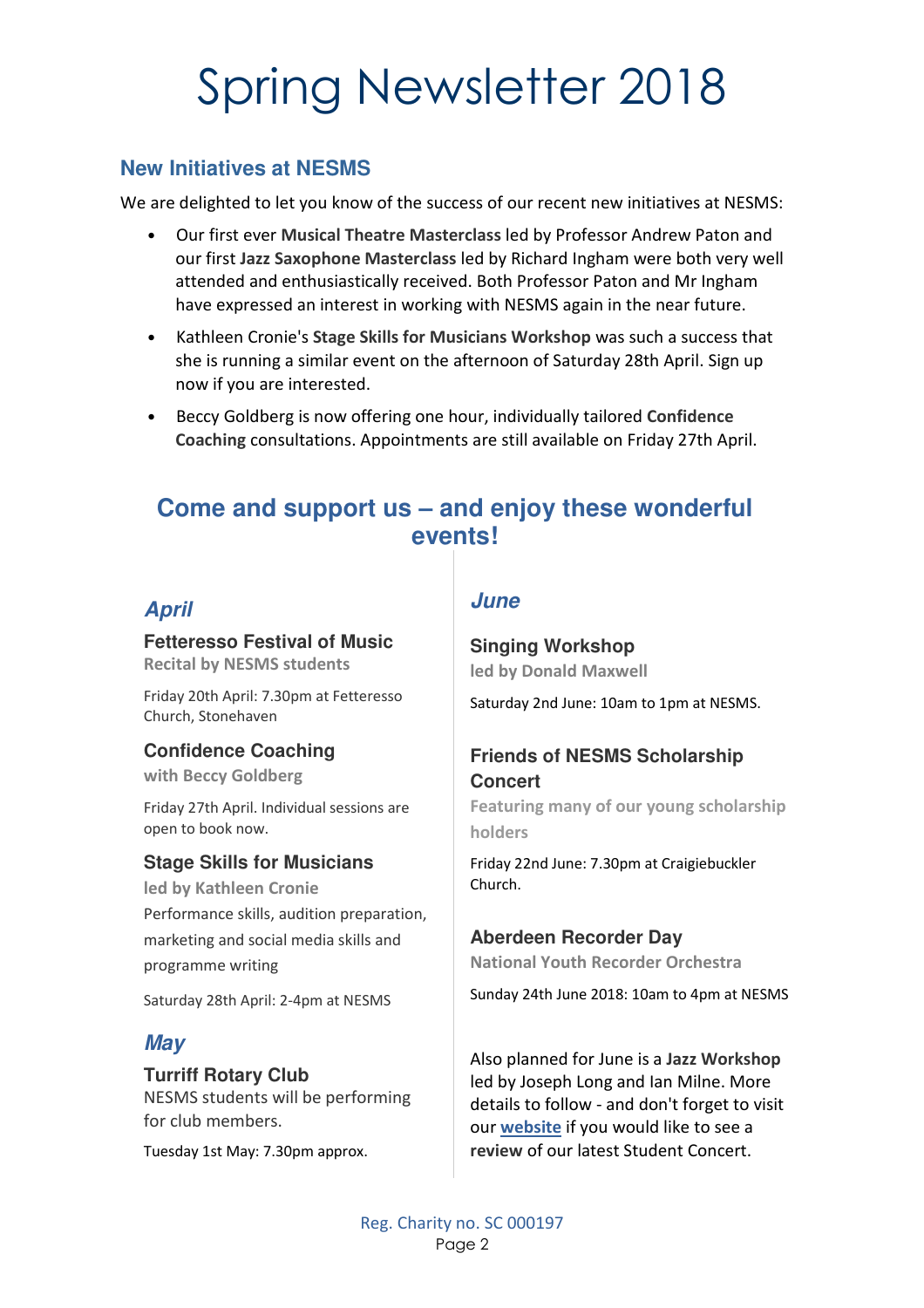# Spring Newsletter 2018

#### **Student Success**

Congratulations to:

- Scottish Concert Band Festival Most Outstanding Soloist 2018: **Beth Morrison (Flute)**; and
- Winner of the 2018 Betty Wyness Rosebowl Piano Competition at St Margaret's School: **Janani Mohan**

For a full list of other achievements, including success at auditions, school and other prizes, and grading and certificate awards by the national examining boards please see the special **supplement** which accompanies this newsletter (available on request)

#### **New Arrangements for Scholarship Auditions**

As many of you will know, NESMS Scholarship Auditions have, in the past, been held in November with scholarship funding commencing from the start of the next calendar year. This has proved problematic, particularly for S6 students awarded full scholarship who may be leaving Aberdeen for study or employment at the end of the academic year. For this reason, the Music Committee has decided to shift auditions from November to April. Students will then be auditioning for funding for the following academic year.

**Our next scholarship auditions will, therefore, be held in April 2019**. We are aware that some students may find that they have a gap in funding for the period January to June 2019. If you are concerned about covering the cost of your lessons over that period please do get in touch, in confidence, with Gráinne or Louise: NESMS will endeavour to provide financial support for students who may not otherwise be able to afford their lessons.

Any student in full time education is eligible to audition for a NESMS Scholarship. Last November 36 students secured full or part scholarships.



Reg. Charity no. SC 000197 Page 3